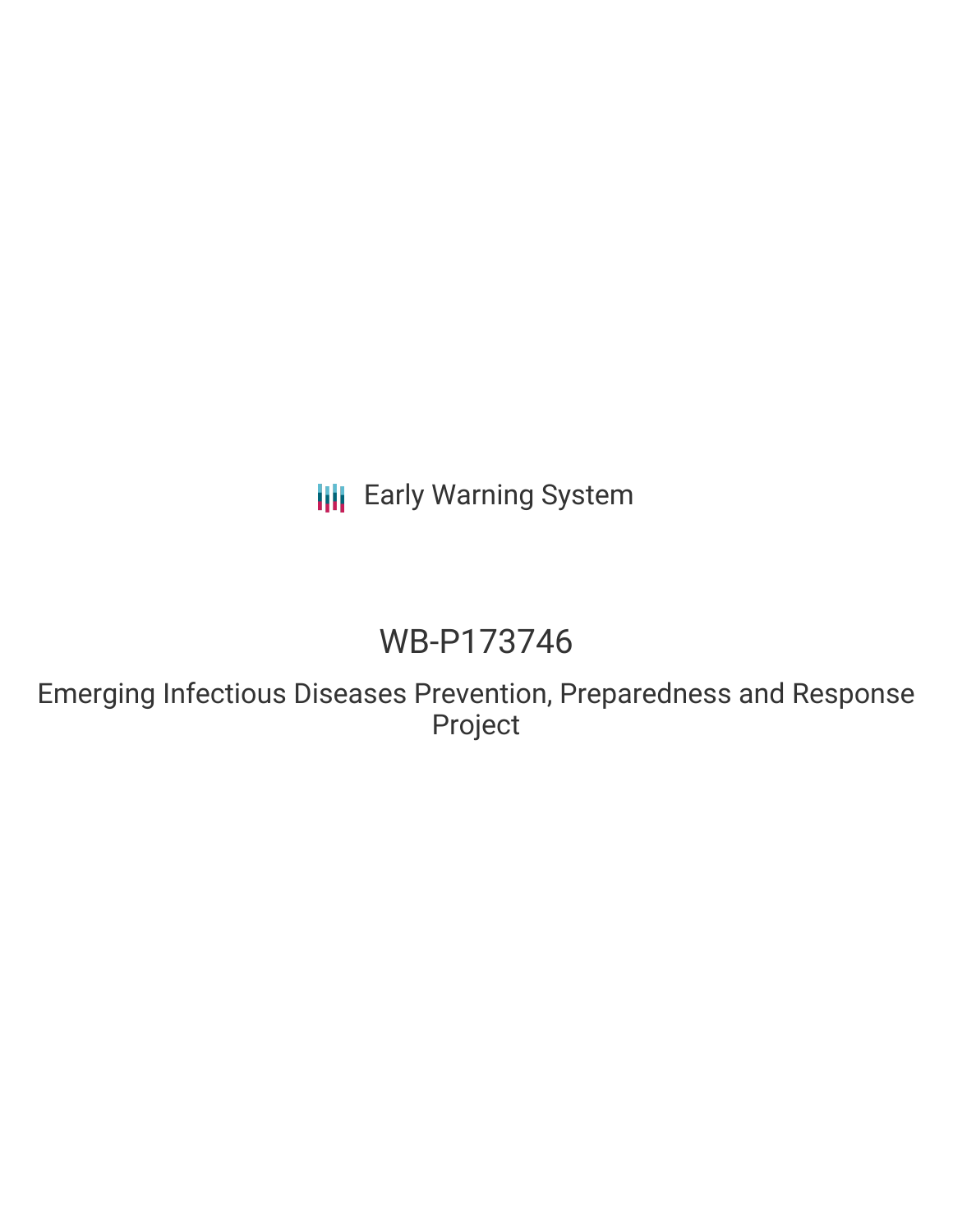

## Early Warning System Emerging Infectious Diseases Prevention, Preparedness and Response Project

#### **Quick Facts**

| <b>Countries</b>               | China                       |
|--------------------------------|-----------------------------|
| <b>Specific Location</b>       | Hainan and Jiangxi province |
| <b>Financial Institutions</b>  | World Bank (WB)             |
| <b>Status</b>                  | Proposed                    |
| <b>Bank Risk Rating</b>        | Α                           |
| <b>Borrower</b>                | People's Republic of China  |
| <b>Sectors</b>                 | <b>Education and Health</b> |
| <b>Investment Type(s)</b>      | Loan                        |
| <b>Investment Amount (USD)</b> | \$300.00 million            |
| <b>Loan Amount (USD)</b>       | \$300.00 million            |
| <b>Project Cost (USD)</b>      | \$300.00 million            |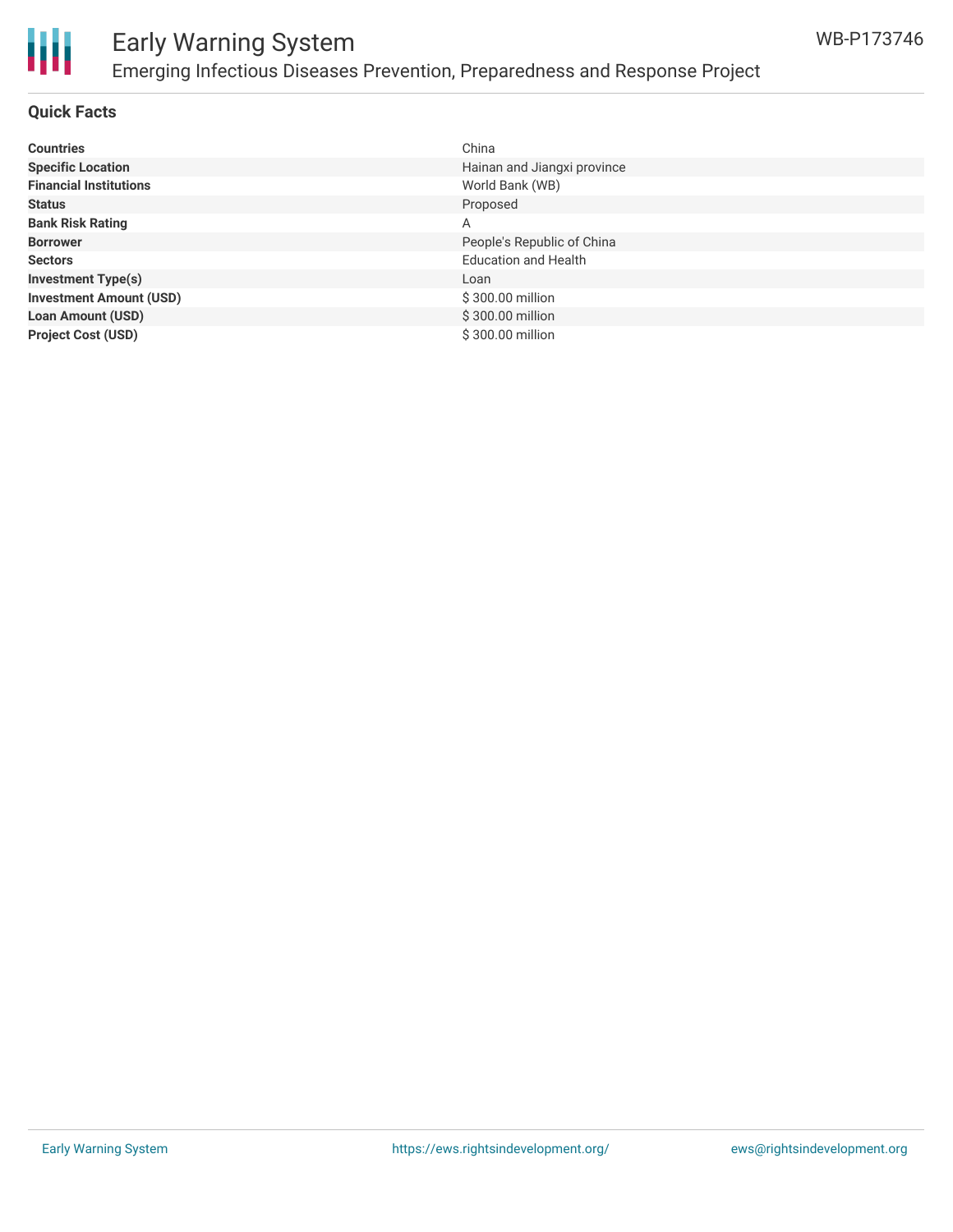

#### **Project Description**

According to the bank document, "the proposed project development objective is to strengthen selected national and provincial systems to pilot a multisectoral approach for reducing the risk of zoonotic and other emerging health threats. There are project components as:

1/ Improving risk-based surveillance systems for zoonotic and other emerging health threats,

2/ Prevention and control programs targeting priority zoonotic and other emerging health threats, and

3/ Institutional strengthening and human resources development for One Health Project management and M&E".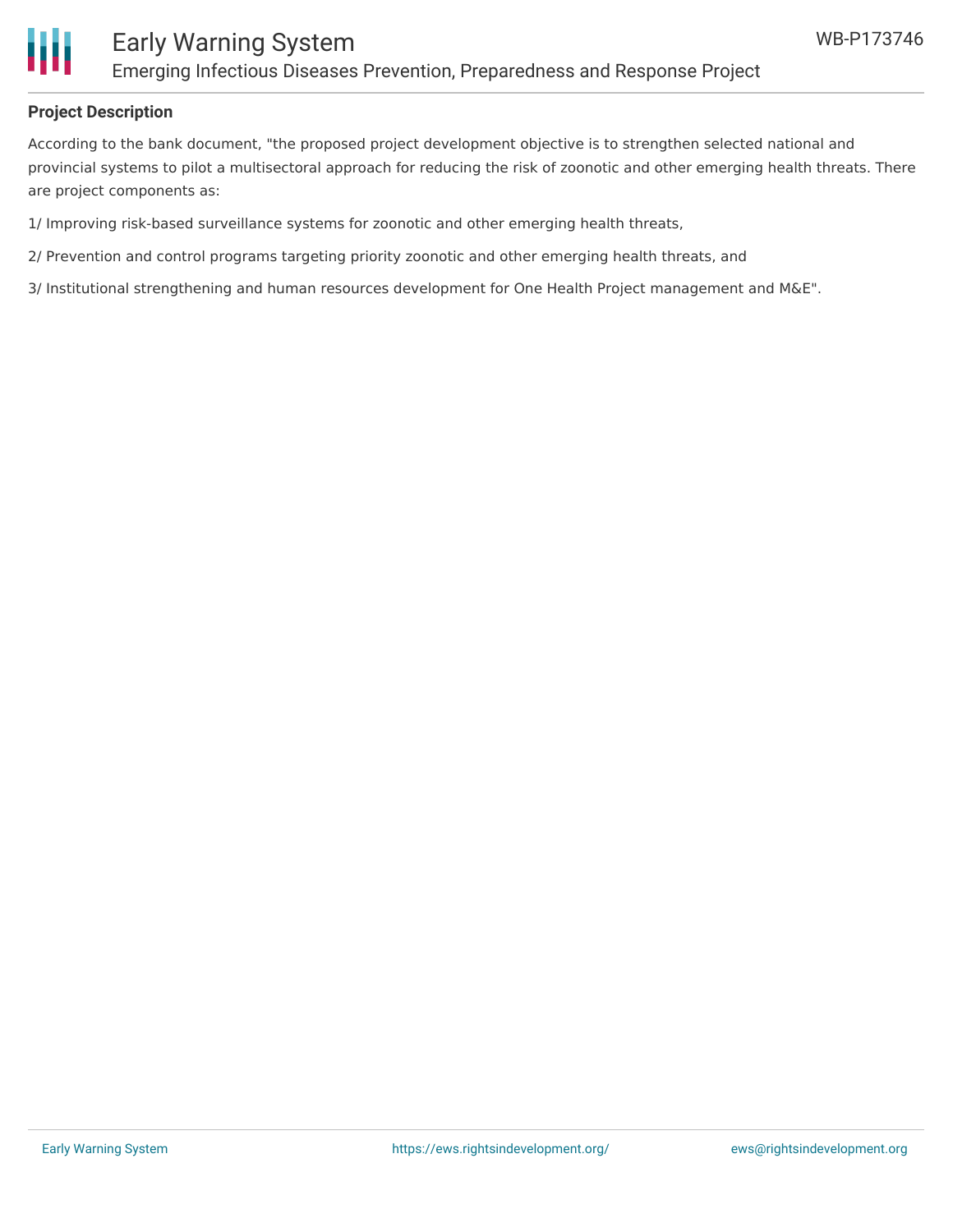

### Early Warning System Emerging Infectious Diseases Prevention, Preparedness and Response Project

#### **Investment Description**

World Bank (WB)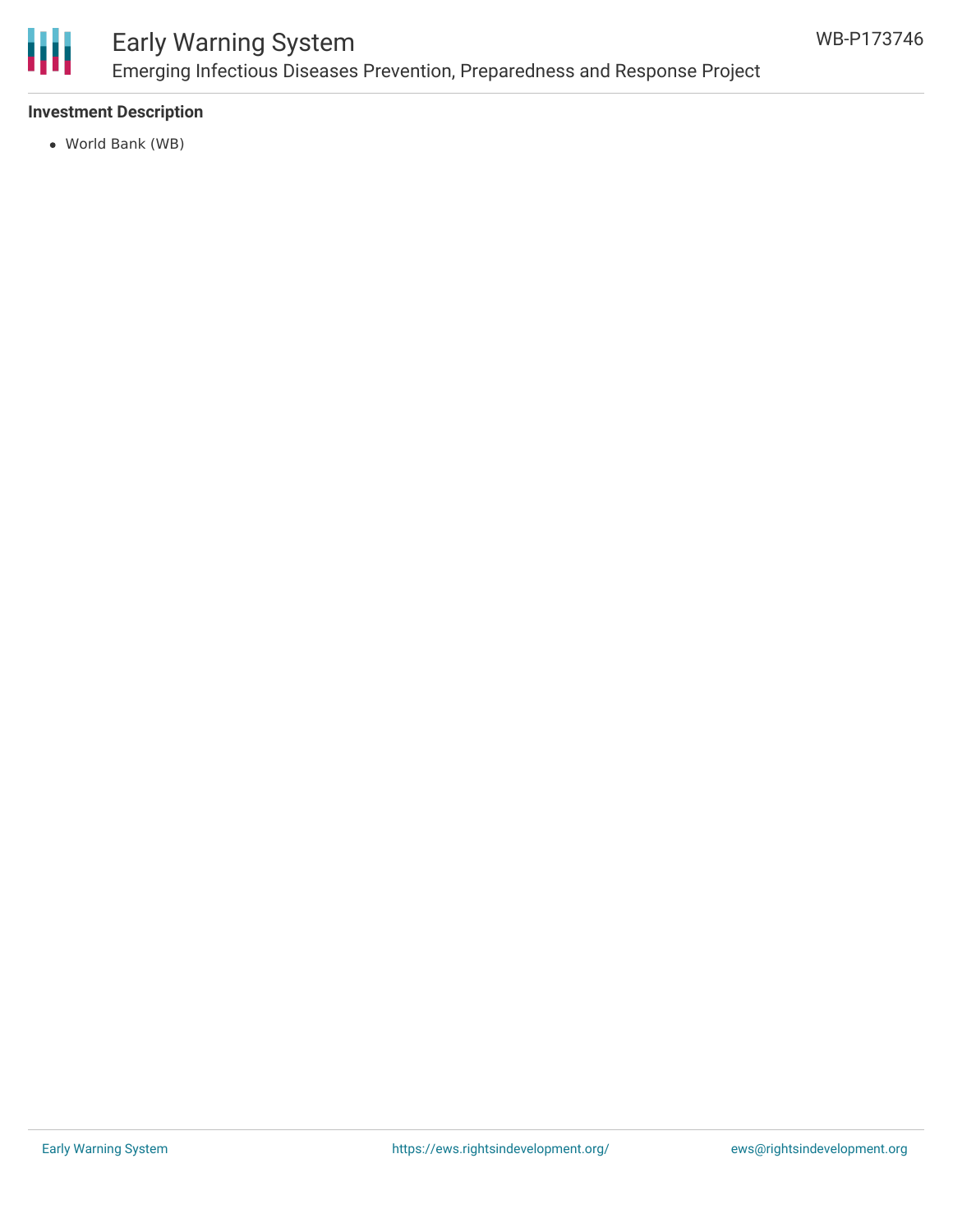

#### **Contact Information**

#### **1/ World Bank**

Shiyong Wang: Senior Health Specialist

Daniel Mira-Salama: Senior Environmental Specialist

Sitaramachandra Machiraju: Senior Agribusiness Specialist

#### **2/ Borrower/Client/Recipient**

People's Republic of China

Contact: Jing Fu

Title: Director

Email: [fujing@mof.gov.cn](mailto:fujing@mof.gov.cn)

#### **3/ Implementing Agencies**

National Health Commission Contact: Juan Li Title: Deputy Director Email: [lijuang@nhc.gov.cn](mailto:lijuang@nhc.gov.cn)

Ministry of Agriculture and Rural Affairs Contact: Moli Dong Title: Director Email: [dongmoli@agri.gov.cn](mailto:dongmoli@agri.gov.cn)

National Forestry and Grassland Administration Contact: Lilei Wu Title: Director Email: [wulilei@hotmail.com](mailto:wulilei@hotmail.com)

Jiangxi Provincial Department of Finance Contact: Ruijuan Tu Title: Director Email: [460661290@qq.com](mailto:460661290@qq.com)

Hainan Provincial Development Reform Commission Contact: Yizhong Li Title: Director Email: [hnfgwz@163.com](mailto:hnfgwz@163.com)

#### **FOR MORE INFORMATION CONTACT**

The World Bank 1818 H Street, NW Washington, D.C. 20433 Telephone: (202) 473-1000 Web: http://www.worldbank.org/projects

**ACCOUNTABILITY MECHANISM OF WORLD BANK**